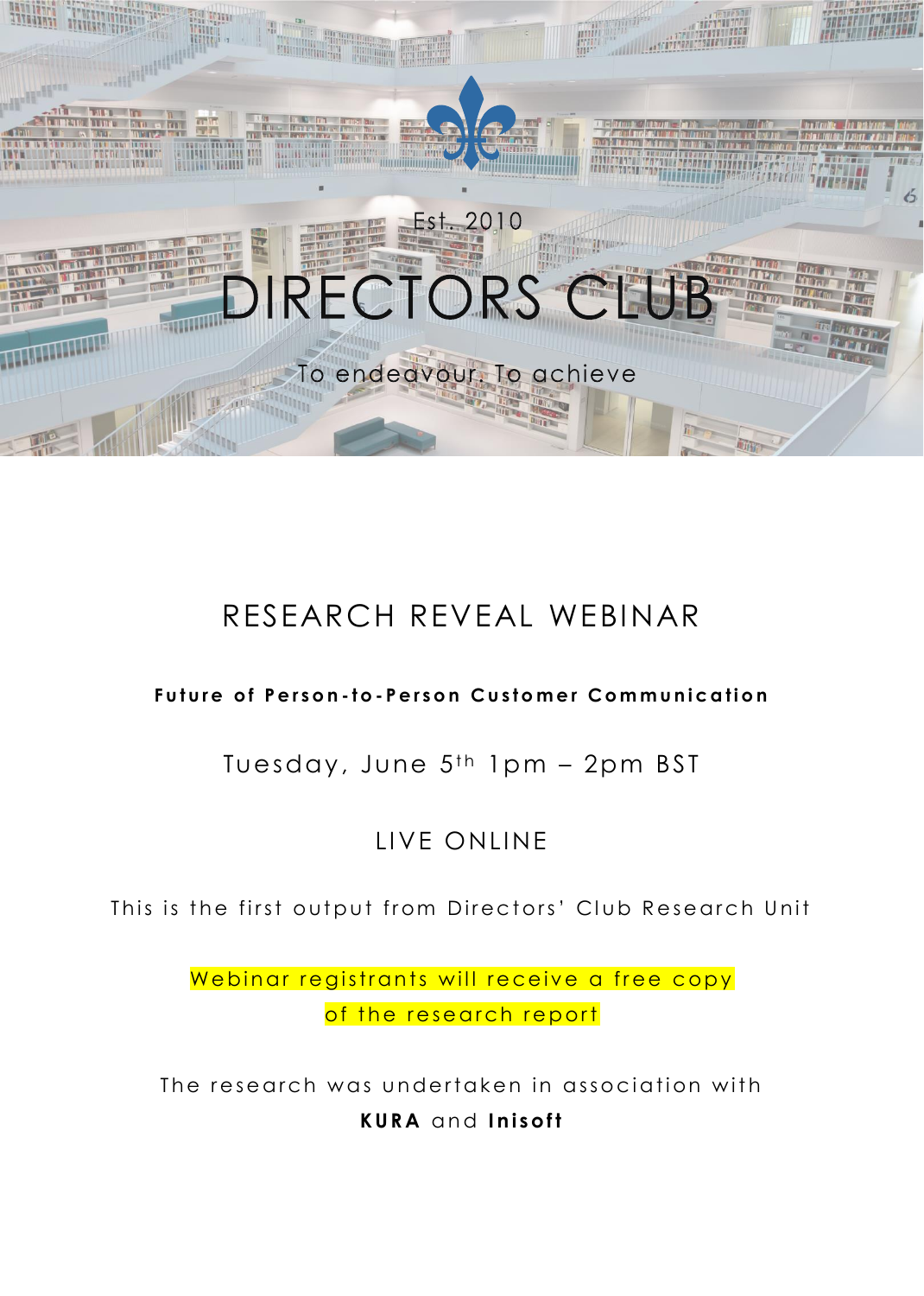Dear Members & Invited Guests,

Join us on Tuesday, June 5th at 1pm – 2pm BST for this exclusive **Research Reveal Webinar**, previewing and analysing the first output of the **Directors' Club Research Unit titled:** 

#### **Future of Person-to-Person Customer Communication**

This webinar is **free of charge** to Directors' Club members and invited guests.

Registrants for this webinar will receive a **free copy** of the research report after the live webinar.

#### **Register**

Register your place (free of charge) via the secure link below:

<https://attendee.gotowebinar.com/register/6779319707143275521>

If the link fails to open, copy and paste it into your browser.

Feel free to forward this invitation to colleagues and connections.

#### **Preview**

Customer expectations and business economics are two unstoppable forces of change, which constantly pressure today's CEOs to evolve their organisations.

Findings from the first **Directors' Club Research Unit** report gauging the speed of change, supported by leading customer management outsourcer **Kura** and software specialist **Inisoft**, indicate UK companies can no longer afford to respond to low-complexity customer enquiries via person-to- person channels of communication. Added to this, customers increasingly prefer to self-serve and have little patience when forced to engage with a person regarding simple enquiries.

Over a 60-minute webinar we will be summarising the report's findings and drawing insight and commentary from experts in the field of customer communications.

#### **Who Should Attend?**

This webinar is aimed at forward-thinking leaders who wish to stay ahead of the curve on new and emerging trends in customer contact or interaction.

Roles that will benefit from attending this webinar include customer service, selfservice, sales support, customer experience, customer contact, customer operations, digital and online. Other job titles with a stakeholding in the evolution of customer communication are very welcome.